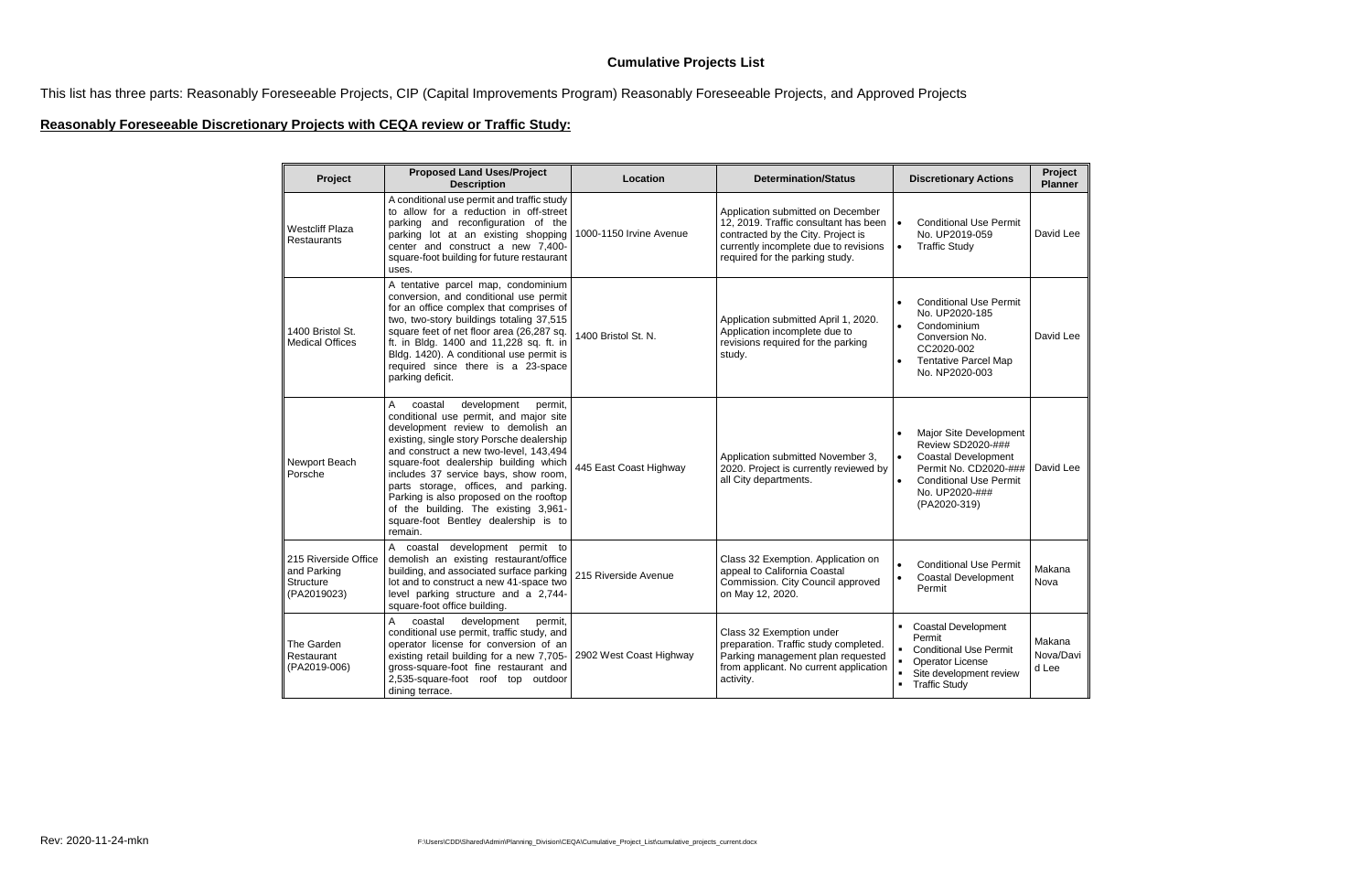| Project                                          | <b>Proposed Land Uses/Project</b><br><b>Description</b>                                                                                                                                                                                                                                                                                                                                                                                                                                                                                                                                                                                                                                                                                                                                                                                                                                                 | Location                                                                                                     | <b>Determination/Status</b>                                                                                                                                                                                                           | <b>Discretionary Actions</b>                                                                                                                                                                                                                                                                                                                           | Project<br><b>Planner</b> |
|--------------------------------------------------|---------------------------------------------------------------------------------------------------------------------------------------------------------------------------------------------------------------------------------------------------------------------------------------------------------------------------------------------------------------------------------------------------------------------------------------------------------------------------------------------------------------------------------------------------------------------------------------------------------------------------------------------------------------------------------------------------------------------------------------------------------------------------------------------------------------------------------------------------------------------------------------------------------|--------------------------------------------------------------------------------------------------------------|---------------------------------------------------------------------------------------------------------------------------------------------------------------------------------------------------------------------------------------|--------------------------------------------------------------------------------------------------------------------------------------------------------------------------------------------------------------------------------------------------------------------------------------------------------------------------------------------------------|---------------------------|
| Newport Village<br>(PA2017-253)                  | A coastal development permit, major site<br>development review, tentative tract map,<br>traffic study, and EIR for the demolition of<br>all structures on-site (with the exception of<br>buildings at 2241 West Coast Highway<br>and 2244 West Coast Highway) and the<br>construction of 128,640 square feet of<br>nonresidential uses (retail, vehicle/boat<br>sales, office and food service), 108<br>apartment units, 14 condominiums, and<br>subterranean/surface parking garages<br>with 827 parking spaces. The project<br>includes a new public walkway along the<br>waterfront and marina improvements. The<br>maximum height of buildings on the north<br>parcel is 26 feet for a flat roof and 31 feet<br>for a pitched roofline measured from<br>established grade. The maximum height<br>of buildings on the south parcel is 35 feet<br>for a flat roof measured from established<br>grade. | 2200-2244 West Coast<br>Highway and 2001-22241 West<br>Coast Highway Newport Village<br>(former Ardell site) | Application submitted on December<br>4, 2017. Revised project plans<br>submitted on July 2020, deemed<br>incomplete by Staff September 2020.<br>NOP and EIR Scoping meeting held<br>November of 2019. Draft EIR under<br>preparation. | Approval in Concept No.<br>AIC2018001<br><b>Coastal Development</b><br>Permit No. CD2017-108<br>• Conditional Use Permit<br>No. UP2017-032<br>Site Development Review<br>No.SD2017-011<br>Traffic Study No. TS2018-<br>$\blacksquare$<br>001<br>Tentative Tract Map No.<br>п.<br>NT2017-006<br><b>Environmental Impact</b><br>Report No. ER2017-002    | Liz<br>Westmorel<br>and   |
| Residences at<br><b>Newport Center</b>           | Demolition of existing carwash and<br>construction of 28 condominium units. No<br>traffic study (TPO Analysis) required.                                                                                                                                                                                                                                                                                                                                                                                                                                                                                                                                                                                                                                                                                                                                                                                | 150 Newport Center Drive                                                                                     | Application submitted on 01/31/2020,<br>deemed incomplete. Latest materials<br>(submitted 9/21/20) under<br>review. NOP Scoping Period 11/5 to<br>12/7.                                                                               | Development Agreement<br>No. DA2020-001<br><b>General Plan Amendment</b><br>No. GP2020-001<br>• Zoning Code Amendment<br>No. CA2020-008<br><b>Planned Community</b><br>$\mathbf{u}$ .<br>Development Plan No.<br>PC2020-001<br>Major Site Development<br>Review No. SD2020-001<br>Tentative Tract Map No.<br>NT2020-001                                | Liz<br>Westmorel<br>and   |
| Residences at 4400<br>Von Karman<br>(PA2020-061) | 312 apartment units atop an 825-space<br>parking structure, a separate 294-space,<br>free-standing parking structure, and<br>one-acre public park.                                                                                                                                                                                                                                                                                                                                                                                                                                                                                                                                                                                                                                                                                                                                                      | 4400 Von Karman Avenue                                                                                       | Application submitted on April 21,<br>2020. Addendum to 2006 General<br>Plan Program EIR is completed.<br>Planning Commission recommended<br>approval of project. Tentative January<br>12, 2021 City Council meeting is<br>scheduled  | • Planned Community<br>Development Plan<br>Amendment No.<br>PD2020-001<br>• Site Development Plan<br>No. SD2020-006<br>• Lot Line Adjustment No.<br>LA2020-002<br>• Affordable Housing<br>Implementation Plan No.<br>AAH2020-003<br>• Traffic Study No.<br>TS2020-001<br>• Development<br>Agreement No DA2020-<br>002<br>• Addendum No. ER2020-<br>003 | Rosalinh<br>Ung           |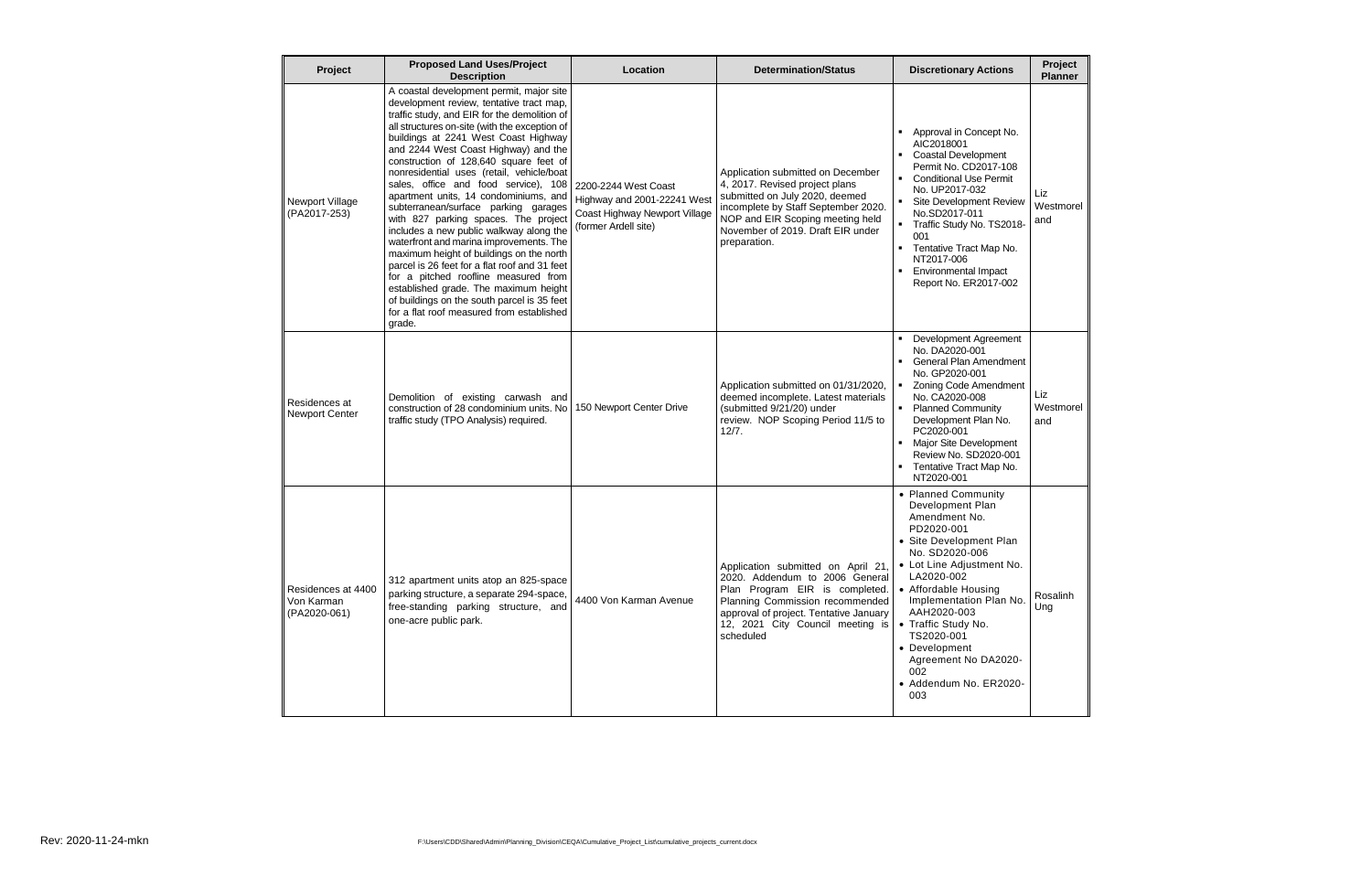| Project                                                     | <b>Proposed Land Uses/Project</b><br><b>Description</b>                                                                                                                                                                                                                                                                                                                                                                                                                                                                                                                                                                                                  | Location                                                                                                                                                                                              | <b>Determination/Status</b>                                                                                                                                           | <b>Discretionary Actions</b>                                                                                                                                                                                                                                                                                                                                                                                                                                                                                                                                    | Project<br><b>Planner</b>          |
|-------------------------------------------------------------|----------------------------------------------------------------------------------------------------------------------------------------------------------------------------------------------------------------------------------------------------------------------------------------------------------------------------------------------------------------------------------------------------------------------------------------------------------------------------------------------------------------------------------------------------------------------------------------------------------------------------------------------------------|-------------------------------------------------------------------------------------------------------------------------------------------------------------------------------------------------------|-----------------------------------------------------------------------------------------------------------------------------------------------------------------------|-----------------------------------------------------------------------------------------------------------------------------------------------------------------------------------------------------------------------------------------------------------------------------------------------------------------------------------------------------------------------------------------------------------------------------------------------------------------------------------------------------------------------------------------------------------------|------------------------------------|
| <b>Newport Airport</b><br>Village Mixed-use<br>(PA2014-225) | General Plan amendment to re-<br>designate 16 acres of Campus Tract<br>from Airport Office and Supporting Uses<br>(AO) to Mixed Use Horizontal 2 (MU-H2)<br>to allow for 329 replacement dwelling<br>units, a zoning code amendment to<br>change the zoning district from Office<br>Airport (OA) to Planned Community<br>(PC)<br>approval of Planned<br>and<br>Development Plan and<br>Community<br>approval of an Development Agreement.                                                                                                                                                                                                                | 4341 Birch St<br>4401 Birch St<br>4320 Campus Dr<br>4340 Campus Dr<br>4360 Campus Dr<br>4500 Campus Dr<br>4540 Campus Dr<br>4570 Campus Dr<br>4600 Campus Dr<br>4630 Campus Dr<br>4647 MacArthur Blvd | Planning Commission recommended<br>approval 06/04/20.<br>City Council<br>approved 09/22/20.                                                                           | • General Plan<br>Amendment No.<br>GP2014-004<br>• Code Amendment No.<br>CA2014-225<br>• Planned Community<br>Development Plan No.<br>PC2020-02<br>• Development<br>Agreement No. DA2014-<br>003<br>• EIR Addendum No.<br>ER2020-02                                                                                                                                                                                                                                                                                                                             | Jim<br>Campbell                    |
| <b>ExplorOcean</b><br>(PA2014-069)                          | Demolition of an existing one-story,<br>26,219 square foot commercial building<br>and a 55-space subterranean parking<br>garage; and the construction of a 70,295<br>square-foot, 4-story ocean literacy<br>facility located on the 600 East Bay<br>parcel; removal of a 63-metered space<br>surface parking lot (aka: Palm Street<br>Parking Lot) located on the 209<br>Washington Street, 600 and 608 Balboa<br>Avenue, and 200 Palm parcels and the<br>construction of a 388-space, 141,000<br>square foot, 5-level off-site parking<br>structure; and a 6,500 square footage<br>floating classroom to be located on the<br>waterside of the project. | 600 East Bay, 209 Washington<br>Street, 600 and 608 Balboa<br>Avenue, and 200 Palm                                                                                                                    | Application submitted 04/22/2014. On<br>hold<br>per<br>applicant's<br>request.<br>Preliminary discussions for shark tank<br>TI April 1, 2020.                         | • General Plan<br>Amendment<br>• Coastal Land Use Plan<br>Amendment<br>• Zoning Code<br>Amendment (Zone<br>Change)<br>• Planned Community<br>Development Plan<br>Adoption<br>• Transfer Development<br>Allocation<br>• Site Development<br>Review<br>• Conditional Use Permit<br>• Traffic Study pursuant to<br>City's Traffic Phasing<br>Ordinance (TPO)<br>• Tentative Parcel Map<br>and Alley Vacation<br>• Harbor Development<br>Permit<br>• Coastal Development<br>Permit (by California<br><b>Coastal Commission)</b><br>• Environmental Impact<br>Report | Makana<br>Nova                     |
| 2510 PCH Mixed-<br>Use Development                          | Demolition of a 4,487 square foot boat<br>sales and construct a new mixed-use<br>development. Project includes a 10,975<br>square foot boutique automobile<br>showroom and 35 dwelling units. 33<br>units will be market rate and 3 will be<br>affordable.                                                                                                                                                                                                                                                                                                                                                                                               | 2510 West Coast Hwy<br>2530 West Coast Hwy                                                                                                                                                            | Application submitted, but deemed<br>incomplete on 10/22/2020                                                                                                         | <b>Coastal Development</b><br>Permit<br><b>Tentative Parcel Map</b><br><b>Conditional Use Permit</b><br>Major Site Development<br>Review                                                                                                                                                                                                                                                                                                                                                                                                                        | Matthew<br>Schneider               |
| *UCI North Campus<br><b>Hospital Project</b>                | Construct new 350,000 sq. ft. hospital<br>that will include emergency services, a<br>200,000 sq. ft. ambulatory care center, a<br>central plant, and parking structure.                                                                                                                                                                                                                                                                                                                                                                                                                                                                                  | UCI North Campus, West of<br>Jamboree and Birch                                                                                                                                                       | EIR currently under preparation by<br>UCI.                                                                                                                            | <b>EIR</b><br><b>LRDP</b> Amendment                                                                                                                                                                                                                                                                                                                                                                                                                                                                                                                             | University of<br>CA Lead<br>Agency |
| *UCI North Campus<br>Child Health/Medical<br>Office         | Replace buildings near the intersection<br>Jamboree<br><b>Birch</b><br>and<br>οf<br>Street with 168 k GSF, 5-story Center<br>for Child Health/Medical Office building<br>and 800-space parking garage.                                                                                                                                                                                                                                                                                                                                                                                                                                                   | UCI North Campus, West of<br>Jamboree and Birch                                                                                                                                                       | <b>MND Public Review Period ended</b><br>late February 2020. If adopted by<br>UCI, PW will review proposed<br>restriping on Jamboree within the<br>City's boundaries. | <b>IS/MND</b>                                                                                                                                                                                                                                                                                                                                                                                                                                                                                                                                                   | University of<br>CA Lead<br>Agency |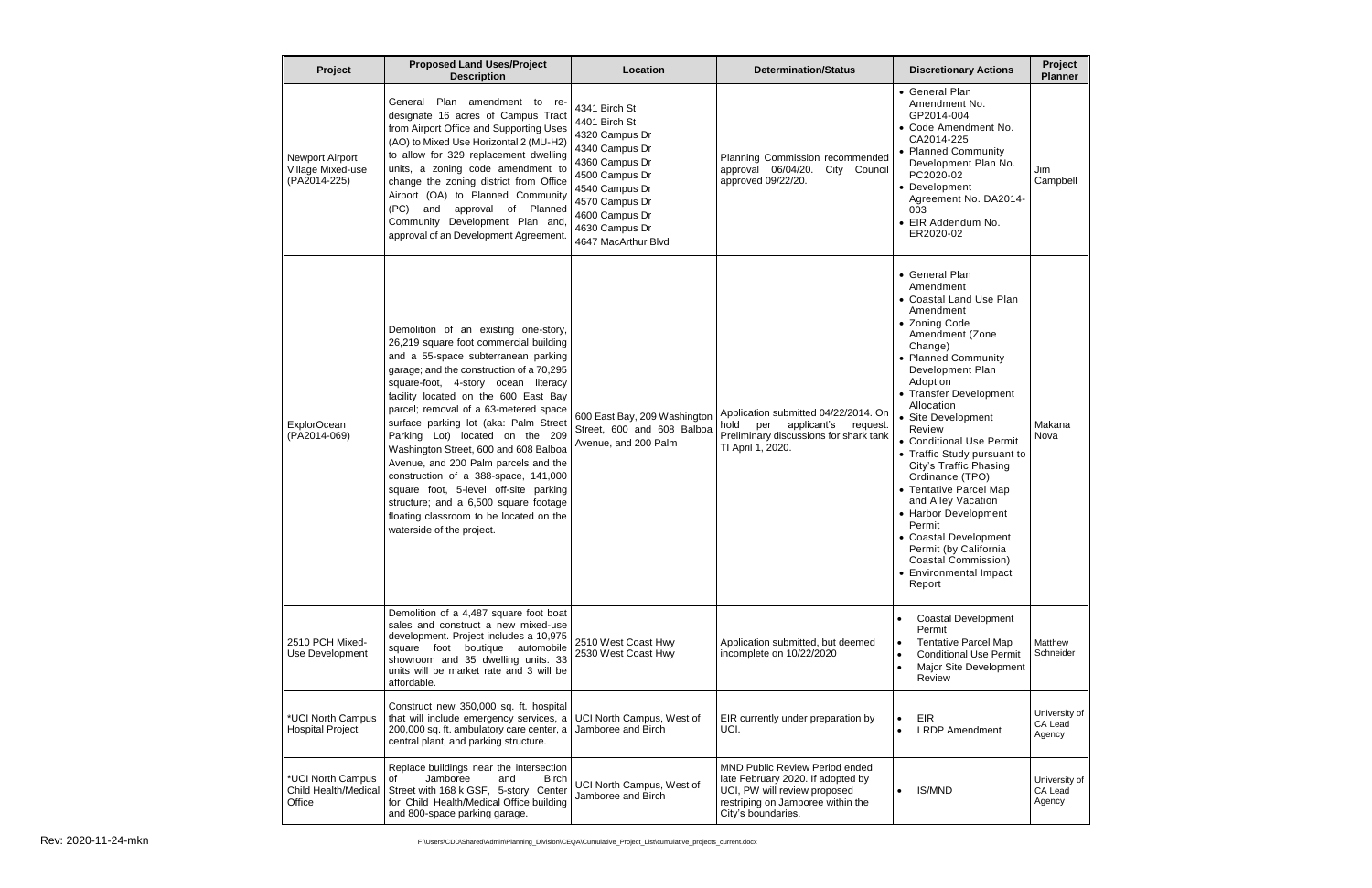| Project | <b>Proposed Land Uses/Project</b><br><b>Description</b> | Location | <b>Determination/Status</b> | <b>Discretionary Actions</b> | Project<br>Planner |  |  |  |
|---------|---------------------------------------------------------|----------|-----------------------------|------------------------------|--------------------|--|--|--|
|         | *Not Located within the City of Newport Beach           |          |                             |                              |                    |  |  |  |

**\*Not Located within the City of Newport Beach.**

AELUP: Airport Environs Land Use Plan; CDP: Coastal Development Permit; CUP: Conditional Use Permit; cy: cubic yards; DA: Development Agreement; DTSP: Downtown Specific Plan; EIR: Environmental Impact Report; FAA: Federal Aviation Administration; GPA: General Plan Amendment; gsf: gross square feet; HBGS: Huntington Beach Generating Station; I-405: Interstate 405 freeway; IBC: Irvine Business Complex; IS: Initial Study; ITC: Irvine Technology Center; LAFCO: Local Agency Formation Commission; LCP: Local Coastal Program; LRDP: Long Range Development Plan; MCAS: Marine Corps Air Station; MND: Mitigated Negative Declaration; ND: Negative Declaration; PA: Planning Area; PC: Planned Community; sf: square feet; SP: Specific Plan; SR-73: State Route 73; TDR: transfer of development rights; TPM: Tentative Parcel Map; TTM: Tentative Tract Map; VTTM: Vesting Tentative Tract Map; ZC: Zone Change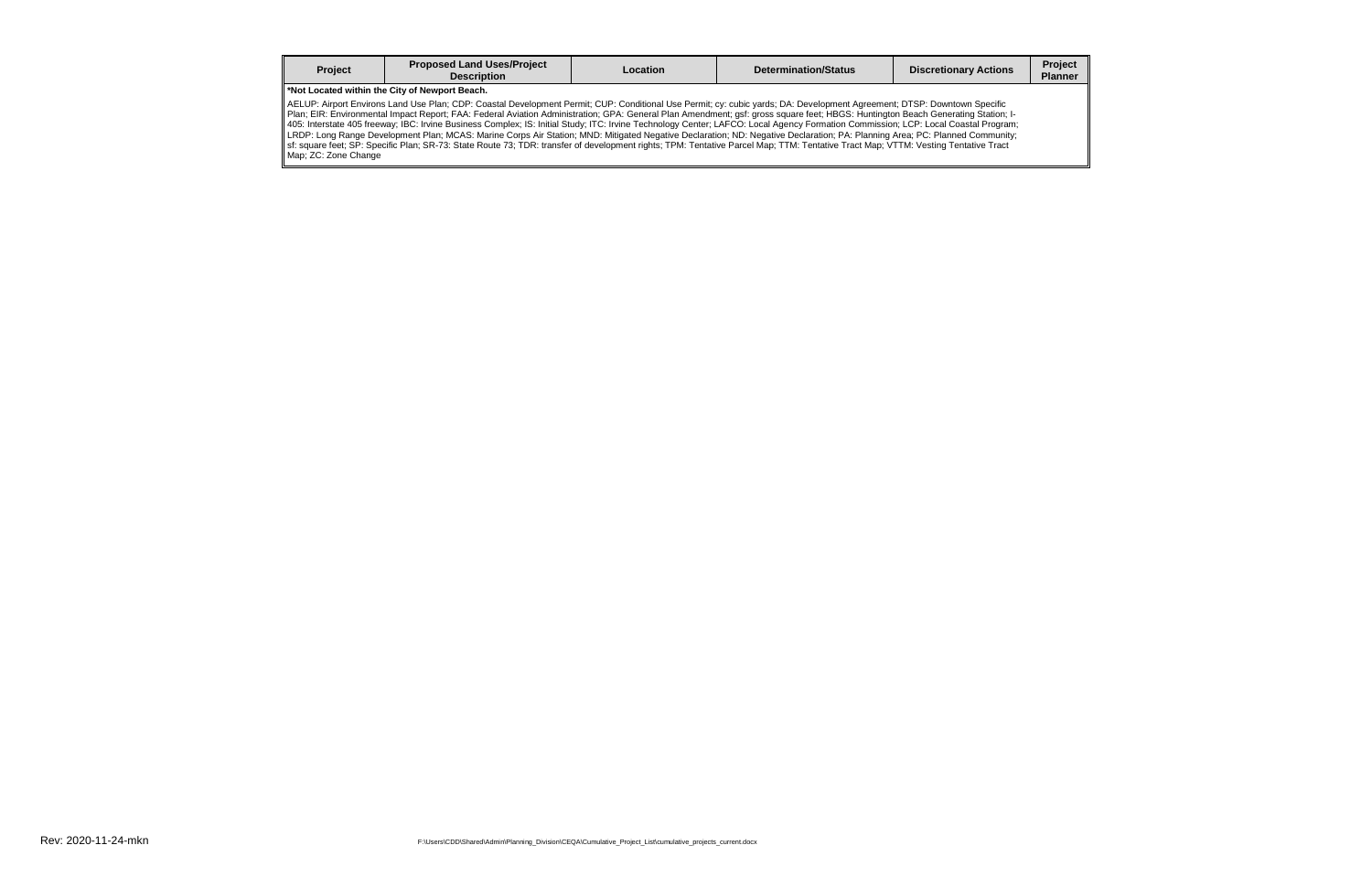## **Discretionary Projects with CEQA review and Traffic Study Approved by the City and Percent Occupied:**

| Project                                         | <b>Proposed Land Uses</b>                                                                                                                                                                                                                                                                                                                             | Location                                                                                                                    | <b>Determination/Status</b>                                                                                                                                                       | <b>Discretionary Actions</b>                                                                                                                                                                                                                                                                                                                                                             | <b>Project Planner</b> | <b>Traffic</b><br><b>Study</b> | Percent<br><b>Occupied</b> |
|-------------------------------------------------|-------------------------------------------------------------------------------------------------------------------------------------------------------------------------------------------------------------------------------------------------------------------------------------------------------------------------------------------------------|-----------------------------------------------------------------------------------------------------------------------------|-----------------------------------------------------------------------------------------------------------------------------------------------------------------------------------|------------------------------------------------------------------------------------------------------------------------------------------------------------------------------------------------------------------------------------------------------------------------------------------------------------------------------------------------------------------------------------------|------------------------|--------------------------------|----------------------------|
| Newport<br>Crossings<br>(PA2017-107)            | A Site Development Review for the<br>development of a mixed-use<br>residential project consisting of 350<br>rental units, 7,500 square feet of<br>commercial use, and a 0.5-acre<br>public park on a 5.7-acre property<br>known as MacArthur Square. The<br>application includes a request for<br>density bonus and development<br>incentive/waivers. | 1701 Corinthian<br>Way, 4251, 4253<br>& 4255 Martingale<br>Way, 4200, 4220<br>& 4250 Scott<br>Drive and 1660<br>Dove Street | Application submitted on May<br>31, 2017. Draft EIR completed.<br>Approved by Planning<br>Commission on February 21,<br>2019. Plan check submitted<br>11/17/20.                   | Site Development<br>٠<br>Review No.<br>SD2017-004<br>Lot Line<br>٠<br>Adjustment No.<br>LA2018-004<br>Affordable Housing<br>Implementation<br>Plan No. AH2018-<br>001                                                                                                                                                                                                                    | Jaime Murillo          | Yes                            | 0%                         |
| <b>Mesa Drive</b><br>Town Homes<br>(PA2014-218) | 8-unit condominium                                                                                                                                                                                                                                                                                                                                    | 1501 Mesa Dr.<br>20462 Santa Ana<br>Ave.                                                                                    | <b>City Council Upheld Planning</b><br>Commission Approval on<br>August 18,2019. Class 32<br>CEQA Exemption. Project is in<br>plan check.                                         | Tentative Map No.<br>$\bullet$<br>NT2017-003<br>Site Development<br>٠<br>Review No.<br>SD2017-008                                                                                                                                                                                                                                                                                        | Liz<br>Westmoreland    | No                             | 0%                         |
| Vivante Senior<br>Living<br>(PA2018-185)        | General Plan amendment, Planned<br><b>Community Development Plan</b><br>amendment, development<br>agreement, major site development<br>review, conditional use permit, and<br>lot merger for 90-units of senior<br>housing and 27-bed memory care<br>facility.                                                                                        | 850 & 856 San<br><b>Clemente Drive</b>                                                                                      | Project approved by City<br>Council on September 10,<br>2019. Projects issued on<br>October 1, 2020 and project is<br>in under construction.                                      | <b>General Plan</b><br>$\blacksquare$<br>Amendment No.<br>GP2018-003<br>Planned<br>Community<br>Development Plan<br>No. PC2018-001<br>Site Development<br>Review No.<br>SD2018-003<br><b>Conditional Use</b><br>Permit No.<br>UP2018-019<br>Lot Merger No.<br>LM2018-004<br>Development<br>Agreement No.<br>DA2018-005<br>Addendum to<br>Environmental<br>Impact Report<br>No.ER2016-002 | Makana Nova            | No                             | $0\%$                      |
| <b>ENC</b><br>Preschool<br>(PA2015-079)         | <b>Environmental Nature Center</b><br>Preschool                                                                                                                                                                                                                                                                                                       | 745 Dover Drive                                                                                                             | Building finaled and occupied<br>in September of 2019. Building<br>permits issued Jul. 2, 2018;<br><b>Planning Commission</b><br>Approved 01/21/2016. Class<br>32 CEQA Exemption. | Minor Use Permit No.<br>UP2015-020<br>• Traffic Study No.<br>TS2015-001                                                                                                                                                                                                                                                                                                                  | Makana Nova            | Yes                            | 100%                       |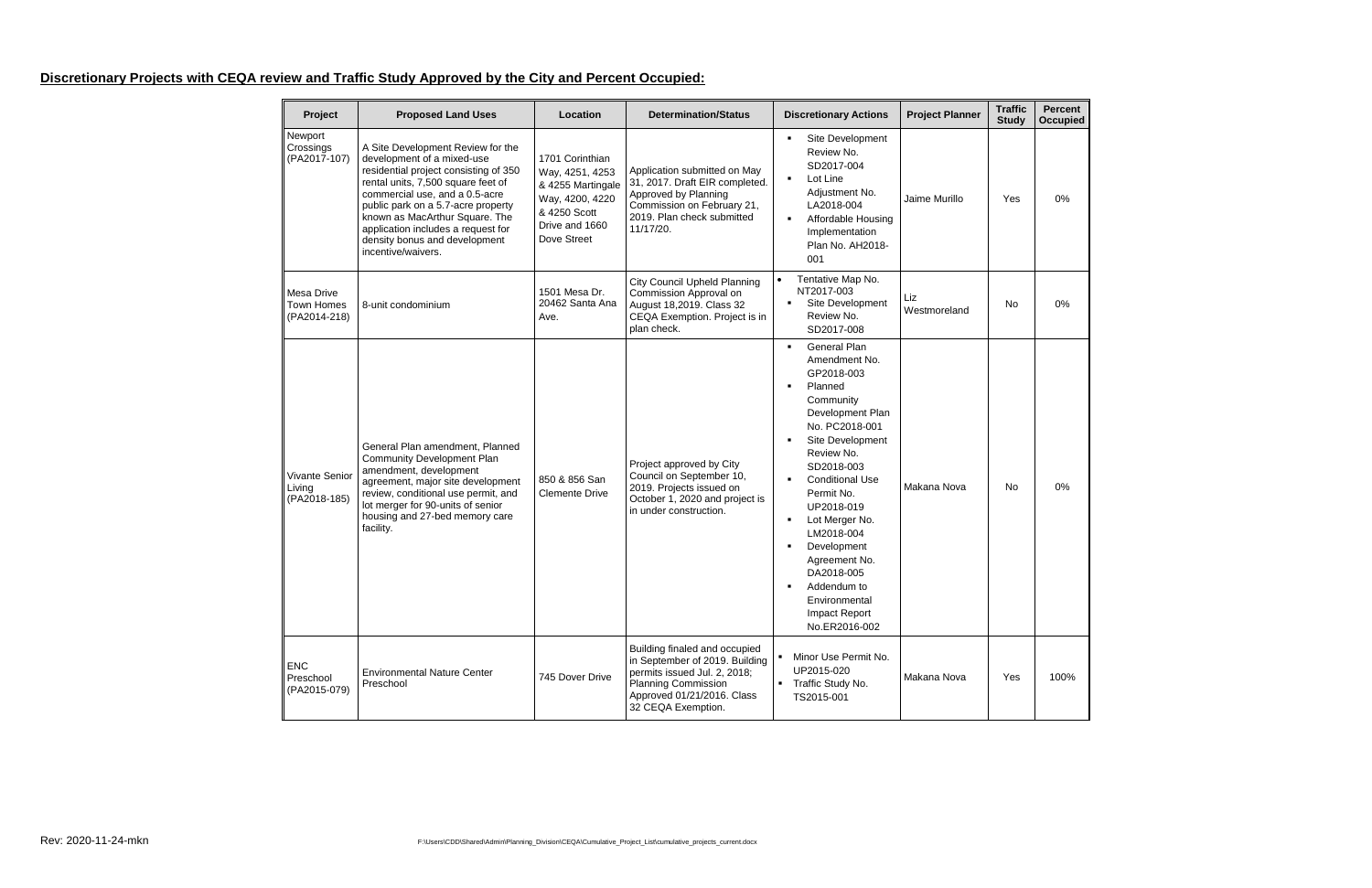| Project                                                     | <b>Proposed Land Uses</b>                                                                                                                                                                                                                                                                                                                                                                                                                                                                                                                                                                                          | Location                                                                                         | <b>Determination/Status</b>                                                                                                                                                                                                                                                                                                                                                                                                           | <b>Discretionary Actions</b>                                                                                                                                                                                                                                           | <b>Project Planner</b>   | <b>Traffic</b><br><b>Study</b> | Percent<br><b>Occupied</b> |
|-------------------------------------------------------------|--------------------------------------------------------------------------------------------------------------------------------------------------------------------------------------------------------------------------------------------------------------------------------------------------------------------------------------------------------------------------------------------------------------------------------------------------------------------------------------------------------------------------------------------------------------------------------------------------------------------|--------------------------------------------------------------------------------------------------|---------------------------------------------------------------------------------------------------------------------------------------------------------------------------------------------------------------------------------------------------------------------------------------------------------------------------------------------------------------------------------------------------------------------------------------|------------------------------------------------------------------------------------------------------------------------------------------------------------------------------------------------------------------------------------------------------------------------|--------------------------|--------------------------------|----------------------------|
| <b>Birch Newport</b><br>Executive<br>Center<br>(PA2014-121) | The project includes the re-<br>subdivision of four lots into three lots<br>for commercial development and for<br>condominium purposes, and the<br>construction of two, 2-story medical<br>office buildings totaling 64,000<br>square feet in gross floor area and a<br>324-space surface parking lot.                                                                                                                                                                                                                                                                                                             | 20350 & 20360<br><b>Birch Street</b><br>(Formerly 20352 -<br>20412 Birch St)                     | Application submitted on<br>08/05/2014.<br>Application and Addendum to<br>MND approved by Planning<br>Commission on 02/19/2015.<br>Shell permits finaled in April<br>2017. 100% occupied June,<br>2019                                                                                                                                                                                                                                | Site Development<br>Review No. SD2014-<br>005<br>Minor Use Permit No.<br>UP2014-032<br>• Traffic Study No.<br>TS2014-006<br>Parcel Map No.<br>NP2014-017<br>Addendum to<br><b>Mitigated Negative</b><br>Declaration (PA2006-<br>280)                                   | Jaime Murillo            | Yes                            | 100%                       |
| Ebb Tide<br>(PA2014-110)                                    | The project includes a Tentative<br>Tract Map application to subdivide a<br>4.7-acre site for 83 residential lots<br>and a Site Development Review<br>application for the construction of 83<br>single-unit residences, private<br>streets, common open space, and<br>landscaping. The Planned<br>Community Development Plan is<br>proposed to establish guidelines for<br>development of the project site<br>consistent with the General Plan.<br>The Code Amendment is proposed to<br>amend the Zoning Map to change the<br>Zoning District from Multiple-Unit<br>Residential (RM) to Planned<br>Community (PC). | 1560 Placentia<br><b>Drive</b>                                                                   | Application submitted on<br>06/20/2014.<br>An MND was prepared. The<br>project was approved and the<br>MND was adopted by the<br>Planning Commission on<br>August 6, 2015.<br>Under construction. Initial 4 of<br>8 phases are complete and<br>occupied and the remaining<br>are under construction;<br>however, a construction defect<br>has rendered the initial phases<br>uninhabitable. The developer<br>is correcting the issue. | • Tentative Tract Map<br>No. NT2014-002<br>• Traffic Study No.<br>TS2014-007<br><b>Planned Development</b><br>Permit No. PL2015-<br>001<br><b>Mitigated Negative</b><br>Declaration No.<br>ND2015-002                                                                  | Jim Campbell             | Yes                            | 20%                        |
| Westcliff<br>Medical<br>(PA2013-154)                        | Construction of two building and $a$ 2011, 2043, 2121,<br>three-level parking structure, an and 2131<br>addition to an existing building, and   Westcliff Drive.<br>the demolition of 25,339 square feet of   Bounded by<br>building area. The project would result<br>in four buildings totaling 73,722<br>square feet. The total amount of off-<br>street parking would be 382 spaces.                                                                                                                                                                                                                           | Westcliff Drive,<br>Irvine Avenue,<br>and Sherington<br>Place.                                   | Class 32 CEQA exemption.<br>Construction completed.<br>Occupancy estimated at late<br>2018.                                                                                                                                                                                                                                                                                                                                           | Site<br>Development<br>Review<br><b>Traffic Study</b><br>Lot Merger                                                                                                                                                                                                    | Jim Campbell             | Yes                            | 100%                       |
| Lido Villas<br>(DART)<br>(PA2012-146)                       | Request for the demolition of an<br>existing church and office building and<br>legislative<br>approvals<br>for<br>the<br>development of 23 attached three-<br>story townhome condominiums.                                                                                                                                                                                                                                                                                                                                                                                                                         | 3303 and 3355<br>Via Lido<br>Generally<br>bounded by Via<br>Lido, Via Oporto,<br>and Via Malaga. | Project construction is<br>complete and occupied as of<br>November, 2020. Building<br>permits issued Apr. 17, 2018.<br>Discretionary applications are<br>still valid since tract map was<br>submitted to Public Works for<br>recordation. Application<br>approved November 12, 2013.<br>CLUP Amendment approved<br>by CCC on March 12, 2014.<br>CDP application Approved by<br>CCC on 10/09/2014.                                     | <b>General Plan</b><br>Amendment<br><b>Coastal Land Use</b><br>Plan Amendment<br>• Zoning Code<br>Amendment<br><b>Planned Community</b><br>Development Plan<br>Site Development<br>Review<br><b>IS/Mitigated Negative</b><br>Declaration<br><b>Tentative Tract Map</b> | Makana<br>Nova/David Lee | No                             | 100%                       |

Rev: 2020-11-24-mkn F:\Users\CDD\Shared\Admin\Planning\_Division\CEQA\Cumulative\_Project\_List\cumulative\_projects\_current.docx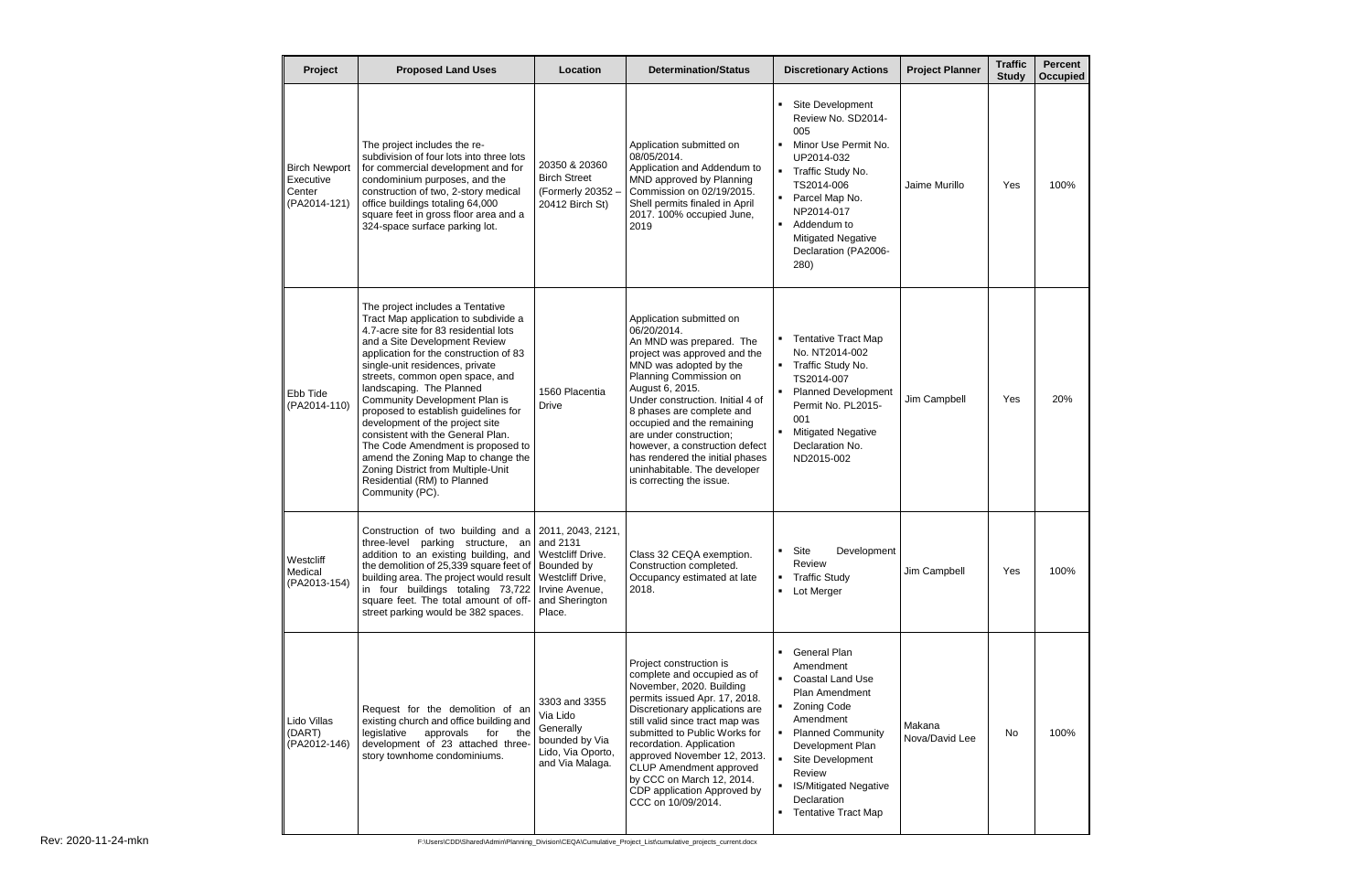| Project                                                              | <b>Proposed Land Uses</b>                                                                            | Location                              | <b>Determination/Status</b>                                                                                                                                                                                                                                                                                                                                                                                                                                                | <b>Discretionary Actions</b>                                                                                                                                                                                                                                      | <b>Project Planner</b>                       | <b>Traffic</b><br><b>Study</b> | <b>Percent</b><br><b>Occupied</b> |
|----------------------------------------------------------------------|------------------------------------------------------------------------------------------------------|---------------------------------------|----------------------------------------------------------------------------------------------------------------------------------------------------------------------------------------------------------------------------------------------------------------------------------------------------------------------------------------------------------------------------------------------------------------------------------------------------------------------------|-------------------------------------------------------------------------------------------------------------------------------------------------------------------------------------------------------------------------------------------------------------------|----------------------------------------------|--------------------------------|-----------------------------------|
| Uptown<br>Newport<br><b>Mixed Use</b><br>Development<br>(PA2011-134) | Development of 1,244 residential<br>units and 11,500 sf. of commercial<br>retail                     | 4311 & 4321<br>Jamboree Rd            | EIR, Tentative Tract Map,<br>Traffic Study, and AHIP were<br>approved by City Council on<br>2/26/2013. The PC<br>Development Plan and<br>Development Agreement were<br>approved on 3/12/2013. North<br>and South Buildings have<br>been completed with a total of<br>366 market rate units and 92<br>affordable units. 1-acre public<br>park completed and occupied.<br>Plan check submitted for a 30-<br>unit condominium<br>development.Commercial<br>component on hold. | PC Development Plan<br>$\bullet$<br>Amendment and<br>Adoption<br><b>Tentative Tract Map</b><br>Traffic Study (TPO)<br>$\bullet$<br>AHIP<br>$\bullet$<br>DA<br>$\bullet$<br>• Airport Land Use<br>Commission<br><b>Environmental Impact</b><br>$\bullet$<br>Report | Liz<br>Westmoreland<br>and Chelsea<br>Crager | Yes                            | 5%                                |
| 10 Big Canyon<br>(PA2010-092)                                        | Mitigated Negative Declaration for<br>rough grading for development of a<br>single-family residence. | 10 Big Canyon                         | IS/MND approved 12/20/2011.<br>Project has not been<br>constructed.                                                                                                                                                                                                                                                                                                                                                                                                        | <b>IS/MND</b><br>$\blacksquare$                                                                                                                                                                                                                                   | Makana Nova                                  | <b>No</b>                      | 0%                                |
| Plaza Corona<br>del Mar<br>(PA2010-061)                              | Development of 1,750 sf new office<br>space and six (6) detached<br>townhomes.                       | 3900-3928 East<br>Coast Highway       | Application approved by<br>Planning Commission on<br>1/03/13. Staff Approval No.<br>SA2013-015 (PA2013-245)<br>approved December 10, 2013<br>and Staff Approval No.<br>SA2014-April 10, 2015 to allow<br>the reconstruction of Gallo's<br>and reduction of commercial<br>scope. CEQA Class 32<br>exemption.<br>Building permits for residential<br>portion issued 03/17/2017.<br>Commercial portion issued<br>Feb. 1, 2018. Under<br>construction.                         | • Site Development<br>Review<br>Variance<br>$\bullet$<br><b>Conditional Use</b><br>$\bullet$<br>Permit<br><b>Tentative Tract Map</b><br><b>Modification Permit</b>                                                                                                | Makana Nova                                  | No                             | 0%                                |
| Old Newport<br><b>GPA Project</b><br>(PA2008-047)                    | Demolition of 3 existing buildings to<br>construct a new 25,000-sf medical<br>office building.       | 328, 332, and 340<br>Old Newport Blvd | IS/MND and project approved<br>on March 9, 2010.<br>Shell building completed<br>February 2020.<br>Medical office TI submitted<br>10/28/20                                                                                                                                                                                                                                                                                                                                  | <b>Modification Permit</b><br><b>Traffic Study</b><br>Use Permit<br><b>GP</b> Amendment<br><b>Mitigated Negative</b><br>٠<br>Declaration                                                                                                                          | Jaime Murillo                                | Yes                            | 0%                                |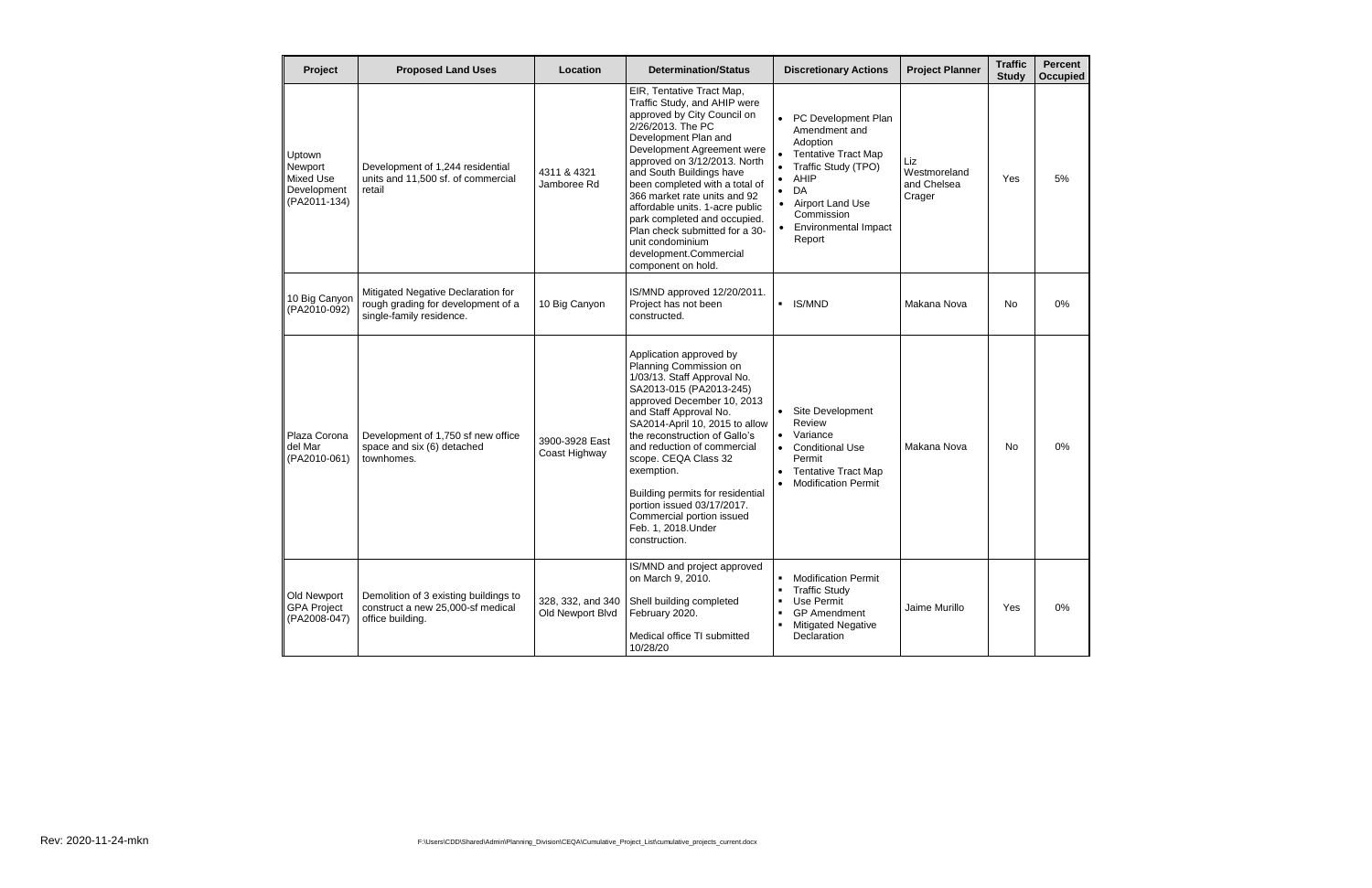| <b>Traffic</b><br><b>Study</b> | <b>Percent</b><br>Occupied |
|--------------------------------|----------------------------|
| Yes                            | 0%                         |
| No                             | 0%                         |
| No                             | 30%                        |
| Yes                            | 100%                       |
|                                | 0%                         |

| Project                                                                                              | <b>Proposed Land Uses</b>                                                                                                                                                                                                                                                                                                                                 | Location                                                                                                                                                            | <b>Determination/Status</b>                                                                                                                                                                                                   | <b>Discretionary Actions</b>                                                                                                                                      | <b>Project Planner</b> | <b>Traffic</b><br><b>Study</b> | Percen<br>Occupie |
|------------------------------------------------------------------------------------------------------|-----------------------------------------------------------------------------------------------------------------------------------------------------------------------------------------------------------------------------------------------------------------------------------------------------------------------------------------------------------|---------------------------------------------------------------------------------------------------------------------------------------------------------------------|-------------------------------------------------------------------------------------------------------------------------------------------------------------------------------------------------------------------------------|-------------------------------------------------------------------------------------------------------------------------------------------------------------------|------------------------|--------------------------------|-------------------|
| Hoag<br>Memorial<br>Hospital<br>Presbyterian<br>Master Plan<br><b>Update Project</b><br>(PA2007-073) | Reallocation of up to 225,000 sf of<br>previously approved (but not<br>constructed) square footage from the<br>Lower Campus to the Upper<br>Campus.                                                                                                                                                                                                       | 1 Hoag Dr;<br>northwest of West<br>Coast Hwy and<br>Newport Blvd                                                                                                    | Final EIR certified and project<br>approved on May 13, 2008. No<br>new major development has<br>been constructed or is planned<br>in the near future.                                                                         | <b>EIR</b><br><b>GP</b> Amendment<br><b>Planned Community</b><br>Development Plan<br>(PC) Text Amendment<br>Development<br>Agreement<br>Amendment<br>CDP (CCC)    | Jim Campbell           | Yes                            | 0%                |
| <b>AERIE Project</b><br>(PA2005-196)                                                                 | Residential development including<br>the following: (a) the demolition of the<br>existing residential structures on the<br>1.4-acre site; (b) the development of<br>8 residential condominium units; and<br>(c) the replacement, reconfiguration,<br>and expansion of the existing<br>gangway platform, pier walkway, and<br>dock facilities on the site. | $201 - 207$<br><b>Carnation Ave</b><br>and 101 Bayside<br>PI; southwest of<br><b>Bayside Drive</b><br>between Bayside<br>PI and Carnation<br>Ave, Corona del<br>Mar | Final EIR was certified and<br>project approved by the City<br>on July 14, 2009. A CDP has<br>been approved by the Coastal<br>Commission. Project is under<br>construction with completion<br>anticipated by the end of 2020. | <b>EIR</b><br><b>GP</b> Amendment<br>• Coastal Land Use<br>Plan (CLUP)<br>Amendment<br>Zone Change<br><b>Tract Map</b><br><b>Modification Permit</b><br>CDP (CCC) | Jim Campbell           | No                             | 0%                |
| <b>Vue Newport</b><br>(PA2001-210)                                                                   | A mixed-use development consisting<br>of 27 residential units and<br>approximately 36,000 square feet of<br>retail and office uses                                                                                                                                                                                                                        | 2300 Newport<br><b>Boulevard</b>                                                                                                                                    | FEIR certified in February<br>2006.<br>Construction is 100%<br>completed.<br>Leasing of the commercial and<br>sales of the residential are<br>slow                                                                            | Site Plan Review<br>Use Permit<br><b>Tentative Tract Map</b><br><b>Environmental Impact</b><br>Report                                                             | Jim Campbell           | No.                            | 30%               |
| Mariners'<br>Pointe<br>(PA2010-114)                                                                  | A 19,905-sf, two-story commercial<br>building and a three-story parking<br>structure.                                                                                                                                                                                                                                                                     | 100 West Coast<br>Highway                                                                                                                                           | An IS/MND was released for<br>public review on April 11, 2011.<br>The MND was certified and the<br>project approved by the City<br>Council on August 9, 2011.<br>Last suite TI finaled on 3/18/20.                            | • GP Amendment<br><b>Code Amendment</b><br><b>CUP</b><br>Variance<br>Site Development<br>Review<br>• Traffic Study<br><b>Mitigated Negative</b><br>Declaration    | Jaime Murillo          | Yes                            | 100%              |
| Newport<br><b>Business</b><br>Plaza Project<br>(PA2008-164)                                          | Demolition of 2 existing connected<br>buildings to construct a new 46,044<br>gross square foot business plaza.                                                                                                                                                                                                                                            | 4699 Jamboree<br>Road and 5190<br>Campus Drive                                                                                                                      | The City Council approved the<br>project on January 25, 2011.<br>The project has not been<br>constructed.                                                                                                                     | <b>GP</b> Amendment<br>PC text amendment<br><b>Tentative Parcel Map</b><br><b>Mitigated Negative</b><br>Declaration                                               | Gregg Ramirez          |                                | 0%                |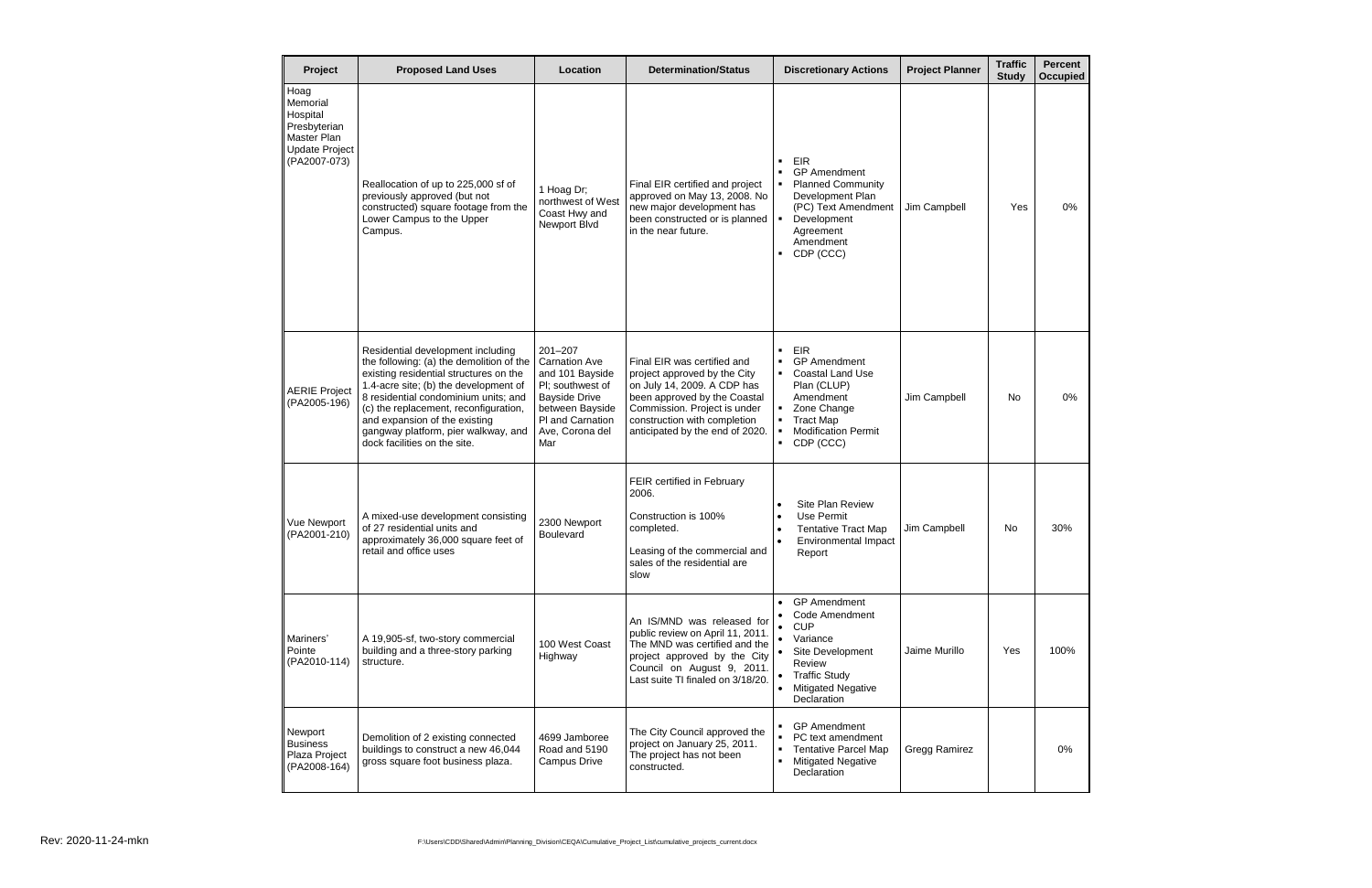| <b>Project</b>                                              | <b>Proposed Land Uses</b>                                                                                                                                                                                                                                                                                                                                                                                                                                                                                                          | Location                              | <b>Determination/Status</b>                                                                                                                                                                                                                                             | <b>Discretionary Actions</b>                                                                                                                                                                                                                                                                   | <b>Project Planner</b> | <b>Traffic</b><br><b>Study</b> | Percent<br><b>Occupied</b> |
|-------------------------------------------------------------|------------------------------------------------------------------------------------------------------------------------------------------------------------------------------------------------------------------------------------------------------------------------------------------------------------------------------------------------------------------------------------------------------------------------------------------------------------------------------------------------------------------------------------|---------------------------------------|-------------------------------------------------------------------------------------------------------------------------------------------------------------------------------------------------------------------------------------------------------------------------|------------------------------------------------------------------------------------------------------------------------------------------------------------------------------------------------------------------------------------------------------------------------------------------------|------------------------|--------------------------------|----------------------------|
| PRES Office<br><b>Building B</b><br>Project<br>(PA2007-213) | Increase the maximum allowable<br>entitlement by 11,544 gross sf;<br>increase the maximum allowable<br>entitlement in office suite B by 9,917<br>net sf to allow for development of a<br>new 2-level office building over a<br>ground-level parking structure.                                                                                                                                                                                                                                                                     | 4300 Von Karman<br>Ave                | An IS/MND was released for<br>public review on May 19, 2010.<br>The MND was certified and the<br>project approved by the City<br>Council on February 22, 2011.<br>Project has not been<br>constructed.                                                                  | <b>GP</b> Amendment<br>PC Text Amendment<br>$\blacksquare$<br>Parcel Map<br>$\mathbf{r}$<br><b>Mitigated Negative</b><br>Declaration                                                                                                                                                           | <b>Gregg Ramirez</b>   |                                | 0%                         |
| Saint Mark<br>Presbyterian<br>Church<br>(PA2003-085)        | Church complex with sanctuary,<br>fellowship hall, administration building<br>and pre-school. Total square footage<br>is 33,867 square feet.                                                                                                                                                                                                                                                                                                                                                                                       | 2200 san Joaquin<br><b>Hills Road</b> | EIR was released for 45 day<br>public released on July 21,<br>2004. Project approved by City<br>Council October 12, 2004. Pre-<br>school not entirely constructed.                                                                                                      | <b>GP</b> Amendment<br><b>PC Text Amendment</b><br>Parcel Map<br>Use Permit<br>Traffic Study (TPO)<br>$\blacksquare$<br><b>EIR</b>                                                                                                                                                             | <b>Gregg Ramirez</b>   | Yes                            | 77%                        |
| Mariners'<br>Square<br>(PA2017-248)                         | Site Development Review, Tentative<br>Tract Map, and Modification Permit to<br>allow the demolition of an existing<br>114-unit<br>residential<br>apartment<br>complex and redevelopment of the<br>site with a new 92-unit residential<br>condominium<br>complex.<br>The<br>application includes a request to<br>establish grade and allow the<br>residential units facing Irvine Avenue<br>to encroach 2 feet into the 20-foot<br>front setback with portions of the<br>upper levels for architectural relief and<br>articulation. | 1244 Irvine<br>Avenue                 | Approved. Under construction                                                                                                                                                                                                                                            | Site Development<br>Review No. SD2017-<br>010<br><b>Tentative Tract Map</b><br>$\blacksquare$<br>No. NT2017-005<br>Modification Permit No.<br>MD2017-009                                                                                                                                       | Chelsea Crager         | Yes                            | 0%                         |
| <b>Harbor Pointe</b><br>Senior Living<br>(PA2015-210)       | General Plan Amendment, Planned<br>Community<br>Text<br>Amendment,<br>Conditional Use Permit, and Major<br>Site Development Review for a new<br>85,000-square-foot<br>approximately<br>convalescent and congregate care<br>facility with 121 beds (about 101 care<br>units). As proposed, the facility will be<br>developed with one level of<br>subterranean parking and four levels<br>of living area. The project site is<br>currently developed with a single-<br>story restaurant and supporting<br>surface parking area.     | 101 Bayview<br>Place                  | Scoping meeting held on<br>August 15, 2016. Project being<br>revisited and redesigned by<br>applicant/developer. EIR<br>preparation on hold as of June<br>8, 2017. Approved by Planning<br>Commission on Dec. 6, 2018.<br>Approved by City Council on<br>Feb. 12, 2019. | <b>General Plan</b><br>Amendment No.<br>GP2015-004<br><b>Planned Community</b><br>Text Amendment No.<br>PD2015-005<br>Site Development<br>٠.<br>Review No. SD2015-<br>007<br><b>Conditional Use</b><br>$\blacksquare$<br>Permit No. UP2015-<br>047<br><b>Mitigated Negative</b><br>Declaration | Benjamin Zdeba         | No                             | 0%                         |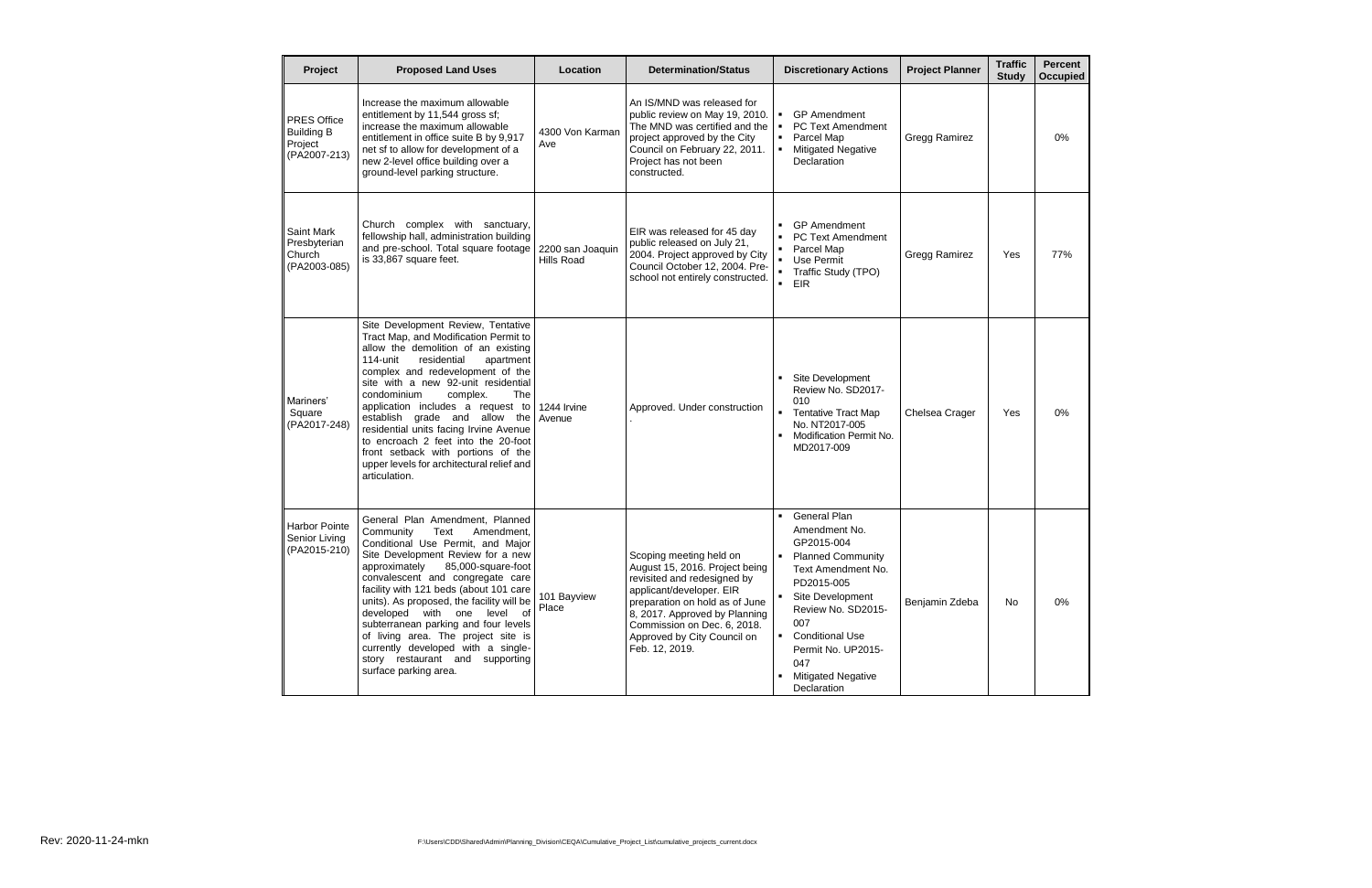| Project                                                           | <b>Proposed Land Uses</b>                                                                                                                                                                                                                                                                                                                                                                                                                                                                                                                                                                                                                                                                                                                                                                                                                                                                                   | Location                                                                                                                              | <b>Determination/Status</b>                                                                                                                                                                                                                                                                                               | <b>Discretionary Actions</b>                                                                                                                                                                                                                                                                                                                                                                     | <b>Project Planner</b> | <b>Traffic</b><br><b>Study</b> | <b>Percent</b><br><b>Occupied</b> |
|-------------------------------------------------------------------|-------------------------------------------------------------------------------------------------------------------------------------------------------------------------------------------------------------------------------------------------------------------------------------------------------------------------------------------------------------------------------------------------------------------------------------------------------------------------------------------------------------------------------------------------------------------------------------------------------------------------------------------------------------------------------------------------------------------------------------------------------------------------------------------------------------------------------------------------------------------------------------------------------------|---------------------------------------------------------------------------------------------------------------------------------------|---------------------------------------------------------------------------------------------------------------------------------------------------------------------------------------------------------------------------------------------------------------------------------------------------------------------------|--------------------------------------------------------------------------------------------------------------------------------------------------------------------------------------------------------------------------------------------------------------------------------------------------------------------------------------------------------------------------------------------------|------------------------|--------------------------------|-----------------------------------|
| Back Bay<br>Landing<br>(PA2011-216)                               | Request for legislative approvals to<br>accommodate<br>the<br>future<br>redevelopment of a portion of the<br>property with a mixed-use waterfront<br>project. The Planned Community<br>Development Plan would allow for the<br>development of a new enclosed dry<br>stack boat storage facility for 140<br>boats, 61,534 square feet of visitor-<br>serving retail and recreational marine<br>facilities, and up to 49 attached<br>residential units.                                                                                                                                                                                                                                                                                                                                                                                                                                                       | Ε.<br>300<br>Coast<br>Highway<br>Generally located<br>at the<br>northwesterly<br>corner of east<br>Coast Highway<br>and Bayside Drive | The project was approved by<br>City Council on February 11,<br>2014. The Coastal Land Use<br>Plan Amendment for the<br>project was approved by the<br>California Coastal Commission<br>on December 10, 2015.<br>Site Development Review and<br><b>Coastal Development Permit</b><br>anticipated to be filed late<br>2021. | <b>General Plan</b><br>$\blacksquare$<br>Amendment, Coastal<br>Land Use Plan<br>Amendment, Code<br>Amendment, Planned<br>Community<br>Development Plan, Lot<br>Line Adjustment,<br>Traffic Study, and<br>Environmental Impact<br>Report - approved<br>• CLUP Amendment<br>approved<br>Site Development<br>$\blacksquare$<br><b>Review &amp; Coastal</b><br><b>Development Permit</b><br>required | Jaime Murillo          | Yes                            | 0%                                |
| <b>Balboa Marina</b><br>Expansion<br>(PA2012-103)<br>(PA2015-113) | City of Newport Beach Public Access<br>and Transient Docks and Expansion<br>of Balboa Marina<br>24 boat slips<br>$\bullet$<br>14,252 SF restaurant<br>$\bullet$<br>664 SF marina restroom<br>$\bullet$                                                                                                                                                                                                                                                                                                                                                                                                                                                                                                                                                                                                                                                                                                      | 201 E. Coast<br>Highway                                                                                                               | IS/MND was approved by City<br>Council on November 25,<br>2014. SDR and CUP were<br>approved by the City in<br>February 2016. The CDP was<br>approved by the CCC in<br>February 2017.<br>Plan check never submitted.                                                                                                      | <b>IS/MND</b><br>٠.<br>Site Development<br>$\blacksquare$<br>Review<br>• Conditional Use<br>Permit<br>CDP (Coastal<br>$\blacksquare$ .<br>Commission)                                                                                                                                                                                                                                            | Jaime Murillo          | Yes                            | 0%                                |
| Ullman Sail<br>Lofts<br>(PA2017-059)                              | A conditional use permit, minor site<br>development review, tentative tract<br>map, and coastal development permit<br>to demolish an existing 9,962-square-<br>foot commercial<br>building<br>and<br>construct a new mixed-use structure<br>with 694 square feet of retail floor area<br>and one 2,347 square foot dwelling<br>unit on Lot 17 and construct three<br>residential dwelling units ranging from<br>2,484 square feet to 2,515 square feet<br>over Lots 18 and 19.                                                                                                                                                                                                                                                                                                                                                                                                                              | 410 and 412 29th<br><b>Street</b>                                                                                                     | <b>Planning Commission</b><br>approved on July 20, 2019.<br>Class 32 CEQA Exemption.<br>Project is under construction<br>with building permits issued<br>September 1, 2020.                                                                                                                                               | <b>Coastal Development</b><br>Permit No. CD2017-<br>025<br>Site Development and<br>٠.<br>Use Permit No.<br>SD2017-003.<br><b>Conditional Use Permit</b><br>$\blacksquare$<br>No. UP2017-005<br>- Tract Map No. NT2017-<br>001 (County Tentative<br>Parcel Map No. 18108)                                                                                                                         | Makana Nova            | No.                            | 0%                                |
|                                                                   | AELUP: Airport Environs Land Use Plan; CDP: Coastal Development Permit; CUP: Conditional Use Permit; cy: cubic yards; DA: Development<br>Agreement; DTSP: Downtown Specific Plan; EIR: Environmental Impact Report; FAA: Federal Aviation Administration; GPA: General Plan Amendment;<br>gsf: gross square feet; HBGS: Huntington Beach Generating Station; I-405: Interstate 405 freeway; IBC: Irvine Business Complex; IS: Initial Study; ITC:<br>Irvine Technology Center; LAFCO: Local Agency Formation Commission; LCP: Local Coastal Program; MCAS: Marine Corps Air Station; MND: Mitigated<br>Negative Declaration; ND: Negative Declaration; PA: Planning Area; PC: Planned Community; sf: square feet; SP: Specific Plan; SR-73: State Route 73;<br>TDR: transfer of development rights; TPM: Tentative Parcel Map; TTM: Tentative Tract Map; VTTM: Vesting Tentative Tract Map; ZC: Zone Change |                                                                                                                                       |                                                                                                                                                                                                                                                                                                                           |                                                                                                                                                                                                                                                                                                                                                                                                  |                        |                                |                                   |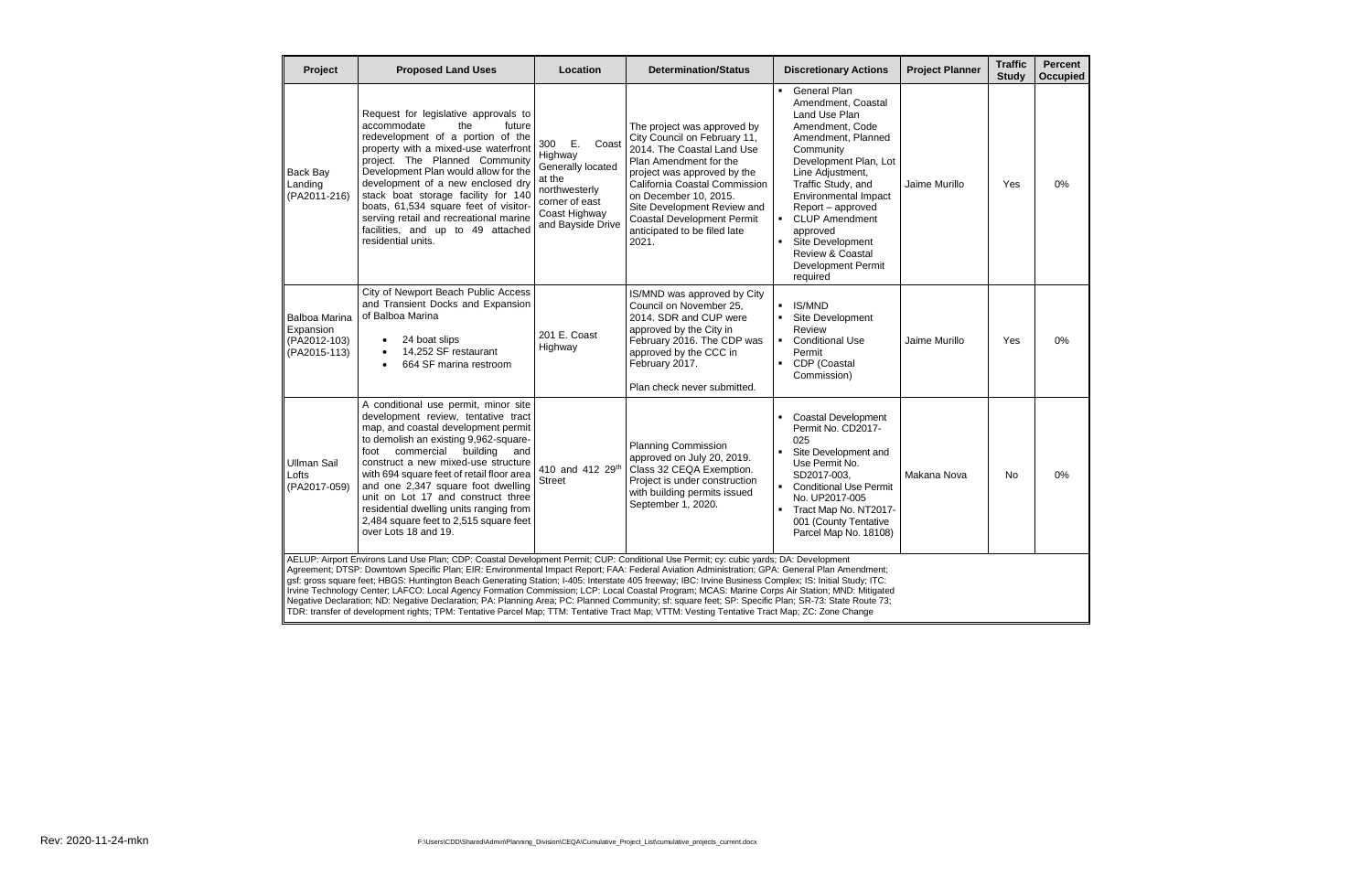## **CIP Projects with CEQA review:**

| Project                                                                                                    | <b>Proposed Land Uses/Project</b><br><b>Description</b>                                                                                                                                                                                                                                                | Location                                                     | <b>Determination/Status</b>                                                                                                                                                                                 | <b>Discretionary Actions</b>                                                                               | Project<br><b>Planner</b>                                 |
|------------------------------------------------------------------------------------------------------------|--------------------------------------------------------------------------------------------------------------------------------------------------------------------------------------------------------------------------------------------------------------------------------------------------------|--------------------------------------------------------------|-------------------------------------------------------------------------------------------------------------------------------------------------------------------------------------------------------------|------------------------------------------------------------------------------------------------------------|-----------------------------------------------------------|
| <b>Confined Aquatic</b><br>Disposal (CAD) and<br><b>Harbor Dredging</b>                                    | An EIR for harbor dredging and safe<br>disposal of unsuitable materials in a<br>confined aquatic disposal facility within<br>Newport Harbor.                                                                                                                                                           | Lower Newport Harbor<br>between Lido Isle and Bay<br>Island. | Project initiated in 2019. Anticipated<br>NOP release and scoping meeting in<br>November/December 2019. Draft<br>EIR, NOA/NOC, and public comment<br>period anticipated for late November<br>of 2020.       | <b>Focused EIR</b><br>Capital Improvement<br>Program, City Council                                         | Makana<br>Nova and<br>Jaime<br>Murillo<br>Chris<br>Miller |
| Junior Lifeguard                                                                                           | New 4,500 square-foot Junior Lifeguard<br>building and recreation event center.                                                                                                                                                                                                                        | Balboa Village Parking Lot                                   | Class 32 exemption under<br>consideration (supporting studies to<br>be prepared). Conceptual project<br>plans have been prepared. City<br>Council review of project anticipated<br>in late January of 2020. | CDP to CCC<br>PBR recommendation to<br><b>City Council</b><br>Class 32 exemption<br>(TBD)                  | Makana<br>Nova and<br>David Lee<br>Peter<br>Tauscher      |
| <b>Fire Station</b>                                                                                        | New fire station                                                                                                                                                                                                                                                                                       | 2807 Newport Blvd                                            | Class 32 Exempt<br>Plan check approved.                                                                                                                                                                     | Class 32 Exemption<br>CDP and Site<br>$\blacksquare$<br>Development Review for<br>increased height - to PC | Chelsea<br>Crager<br>Peter<br>Tauscher                    |
| Sunset Ridge Park<br>Bridge and parking<br>lot                                                             | Pedestrian and Bicycle Bridge across<br>Superior Ave, parking lot, and recreation<br>area                                                                                                                                                                                                              | 4850 W Coast Hwy                                             | MND NOD to County Clerk<br>11/21/2020<br>CDP application submitted, included<br>addendum to MND                                                                                                             | Waiver of Development<br><b>Standards</b><br>Adopt MND<br>CDP to ZA<br>Amendment of Park<br>CDP to CCC     | Chelsea<br>Crager<br>Andy Tran                            |
| <b>Big Canyon Coastal</b><br><b>Habitat Restoration</b><br>and Adaptation<br>Plan-Phase 2A<br>(PA2018-078) | A mitigated negative declaration for<br>Phase 2A of habitat restoration at an<br>11.3-acre site located at the mouth of<br>Big Canyon.                                                                                                                                                                 | 1900 Back Bay Drive                                          | Final MND adopted on January 29,<br>2019. CDP approved by Coastal<br>Commission on September 11, 2019.<br>Project under way. Planning work<br>and feasibility studies for Phase<br>2B/2C have begun.        | <b>Mitigated Negative</b><br>Declaration                                                                   | Makana<br>Nova<br>Bob Stein,<br>Public<br>Works           |
| Little Corona<br>Infiltration (PA2015-<br>096) (15X14)                                                     | Installation of a diversion and infiltration   Little Corona Beach<br>device on a public beach area.                                                                                                                                                                                                   |                                                              | Final MND adopted on March 22,<br>2016. Project is on hold due to<br>difficulties presented at Coastal<br>Commission review.                                                                                | <b>Mitigated Negative</b><br>Declaration<br>• Capital Improvement<br>Program, City Council                 | Benjamin<br>Zdeba<br>John<br>Kappeler,<br>Public<br>Works |
| Old Newport<br><b>Blvd./West Coast</b><br>Hwy Widening<br>(15R19)                                          | Widens the westbound side of West<br>Coast Highway at Old Newport<br>Boulevard to accommodate a third<br>through lane, a right turn pocket and a<br>bike lane. Realignment of Old Newport<br>Boulevard maximizes the right turn   Highway<br>pocket storage length and improves<br>roadway geometrics. | Intersection of Old Newport<br>Boulevard and West Coast      | Consultant was selected for project<br>design in March of 2016. Negative<br>Declaration draft is completed. City is<br>requesting lead agency status from<br>Cal Trans.                                     | • IS/Negative Declaration<br>• Capital Improvement<br>Program, City Council                                | Patrick<br>Arciniega,<br>Public<br><b>Works</b>           |